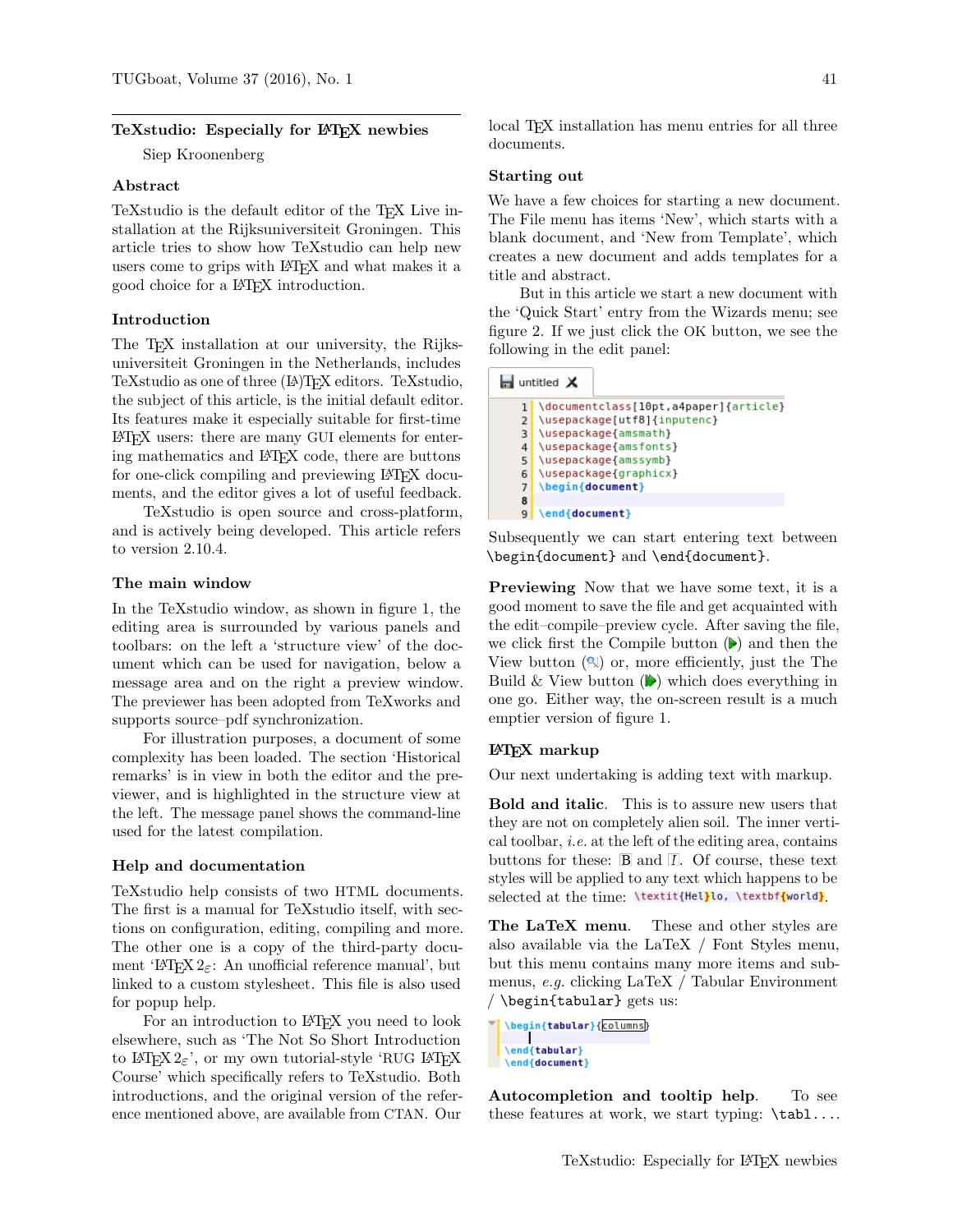

Figure 1: Main TeXstudio window

| <b>Quick Start</b>   |                                                                                                                                                                                 |        |
|----------------------|---------------------------------------------------------------------------------------------------------------------------------------------------------------------------------|--------|
| <b>Class Options</b> | Geometry                                                                                                                                                                        |        |
| Document Class       | article                                                                                                                                                                         |        |
| <b>Typeface Size</b> | 10pt                                                                                                                                                                            |        |
| Paper Size           | a4paper                                                                                                                                                                         |        |
| Encoding             | utf8                                                                                                                                                                            |        |
| √ AMS Packages       | √ graphicx Package<br>makeidx Package                                                                                                                                           |        |
| Author               |                                                                                                                                                                                 |        |
| Title                |                                                                                                                                                                                 |        |
| Other Options        | landscape<br>draft<br>final<br>oneside<br>twoside<br>openright<br>openany<br>onecolumn<br>twocolumn<br>titlepage<br>notitlepage<br>openbib<br>$\overline{\phantom{a}}$<br>legno |        |
|                      | OK                                                                                                                                                                              | Cancel |

Figure 2: The Quick Start wizard

TeXstudio offers a list of completions, including \tableofcontents, and adds a tooltip with information about the highlighted command.

| typical          | most used | all |                                                                     |
|------------------|-----------|-----|---------------------------------------------------------------------|
| \tablename{name} |           |     |                                                                     |
| bleofcontents    |           |     | 23.1 Tables of contents<br>A table of contents is produced with the |
| \tabl            |           |     | \tableofcontents command. You put the                               |

The tooltip text is taken from the LAT<sub>EX</sub> reference mentioned earlier. However, in my tests TeXstudio

occasionally did not manage to extract useful information. The control sequence remains pink/orange until it has become a valid LATEX command.

Cross-references. Also of note is the handling of cross-references. If we enter \ref, we are presented with a list of existing labels. This is how such a list looks when we entered **\ref** via the GUI:



With one section and one cross-reference label in the document, the Structure panel might look as follows:



Math. TeXstudio has an extensive Math menu, including inline and display math and constructs such as  $\frac{and \begin{array}{c}. Selecting e.g. \end{array}}{e.g.}$ the  $\frac{f_{num}}{f_{num}}$  (den). \frac and various other common constructs are also represented in the inner vertical toolbar  $(\mathbf{F})$ .

The Structure panel can turn into one of several palettes of mathematical symbols. These can be invoked with the buttons of the outer vertical toolbar,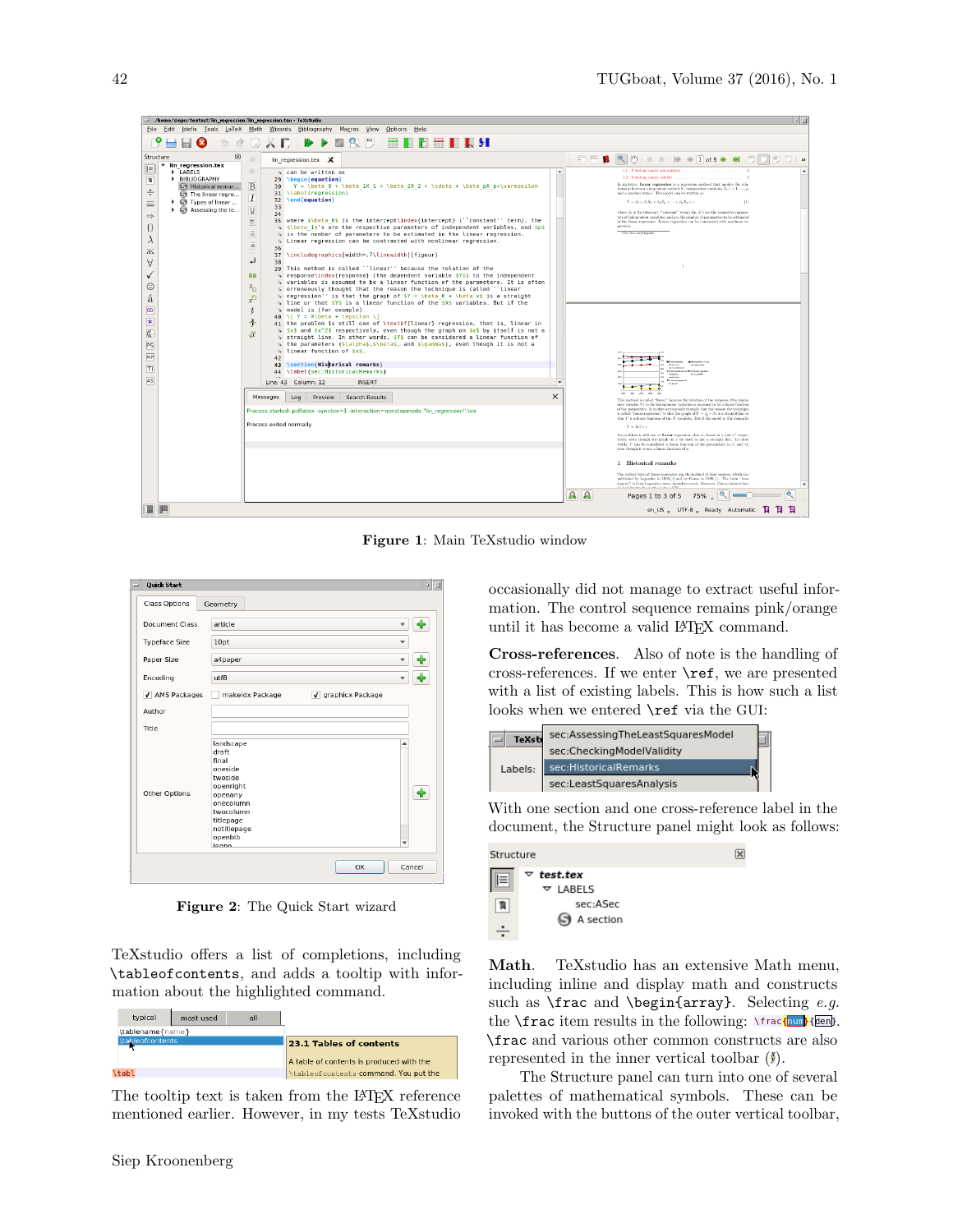| <b>Insert Graphics</b>                        |
|-----------------------------------------------|
| File /home/siepo/Documents/figures/figuur.pdf |
| <b>Graphics Options</b>                       |
| \linewidth<br>0.7<br>● Width/Height V Width   |
| \textheigl ▼<br>Height                        |
| ○ User Defined                                |
| width=0.7\linewidth                           |
| $\sqrt{}$ Center Horizontally                 |
| $\vee$ Place in Figure Environment            |
| Below graphic<br>Caption                      |
| Short                                         |
| Long                                          |
|                                               |
|                                               |
| fig:figuur<br>Label                           |
| Position                                      |
| Span Two Columns                              |
| as Default<br>Cancel<br>OK                    |

Figure 3: Include Graphic wizard. The graphic path will show up in the source as 'figures/figuur'.

at the far left of the TeXstudio window. Here is a fragment of the Operators palette:

|   | Operator symbols |  |  |                                              |
|---|------------------|--|--|----------------------------------------------|
| ⊫ |                  |  |  |                                              |
|   |                  |  |  |                                              |
|   |                  |  |  | Command: <b>\div</b><br>Unicode Character: ÷ |

Arrays and tabulars. There are fairly basic array- and tabular wizards, but the LaTeX menu also contains a 'Manipulate Tables' submenu, with items for removing and adding rows and columns, and for pasting columns (it is best first to apply the item 'Align Columns'  $\bullet$ . This submenu handles both math mode arrays and text mode tabulars. These operations are also accessible via a section of the toolbar at the top:  $\blacksquare \blacksquare \blacksquare \blacksquare \blacksquare \blacksquare \blacksquare \blacksquare$ 

Insert Graphic wizard. Another wizard to mention here is the Insert Graphic wizard; see figure 3. It uses a file browser, and creates a relative path for the graphic file if at all possible.

**Previewing a selection.** When we right-click with some text selected we can choose an option Preview Selection/Parentheses. Depending on the configuration, this produces a preview of the selection either in the Preview tab of the message area, or inline in the text, like this:



| \sum {i=0}^{\infty}\alpha_{i} \] |  |
|----------------------------------|--|
|                                  |  |
|                                  |  |
|                                  |  |

Outline mode. TeXstudio has an outline mode, which can be accessed via the Collapse- and Expand submenus of the View menu:

|     | 52   <i>Section</i> {The linear regression model} |
|-----|---------------------------------------------------|
|     | 74 Section (Types of linear regression)           |
|     | 149 Section{Assessing the least-squares model}    |
| 211 | \end{document}                                    |
|     |                                                   |

## Bibliography support

 $E1$ 

During compilation, TeXstudio automatically runs BIBT<sub>EX</sub> if necessary, or biber if that has been configured as the default.

In addition, TeXstudio has some support for editing BibTEX databases, although it does not pretend to be a full-blown bibliography manager.

The Bibliography menu contains a long list of publication types. If we select e.g. 'Article in Conference Proceedings' then the following code is generated:

```
@InProceedings{ID,
author = {author},
title = {title},
booktitle = {booktitle},
OPTcrossref = {crossref},
...
OPTannote = {annote},
}
```
The idea is to remove OPT from those fields which we actually use. When we are done with the entry, the menu item Bibliography / Clean will remove all remaining OPT fields.

## Error handling

TeXstudio is rather emphatic about error reporting, e.g.